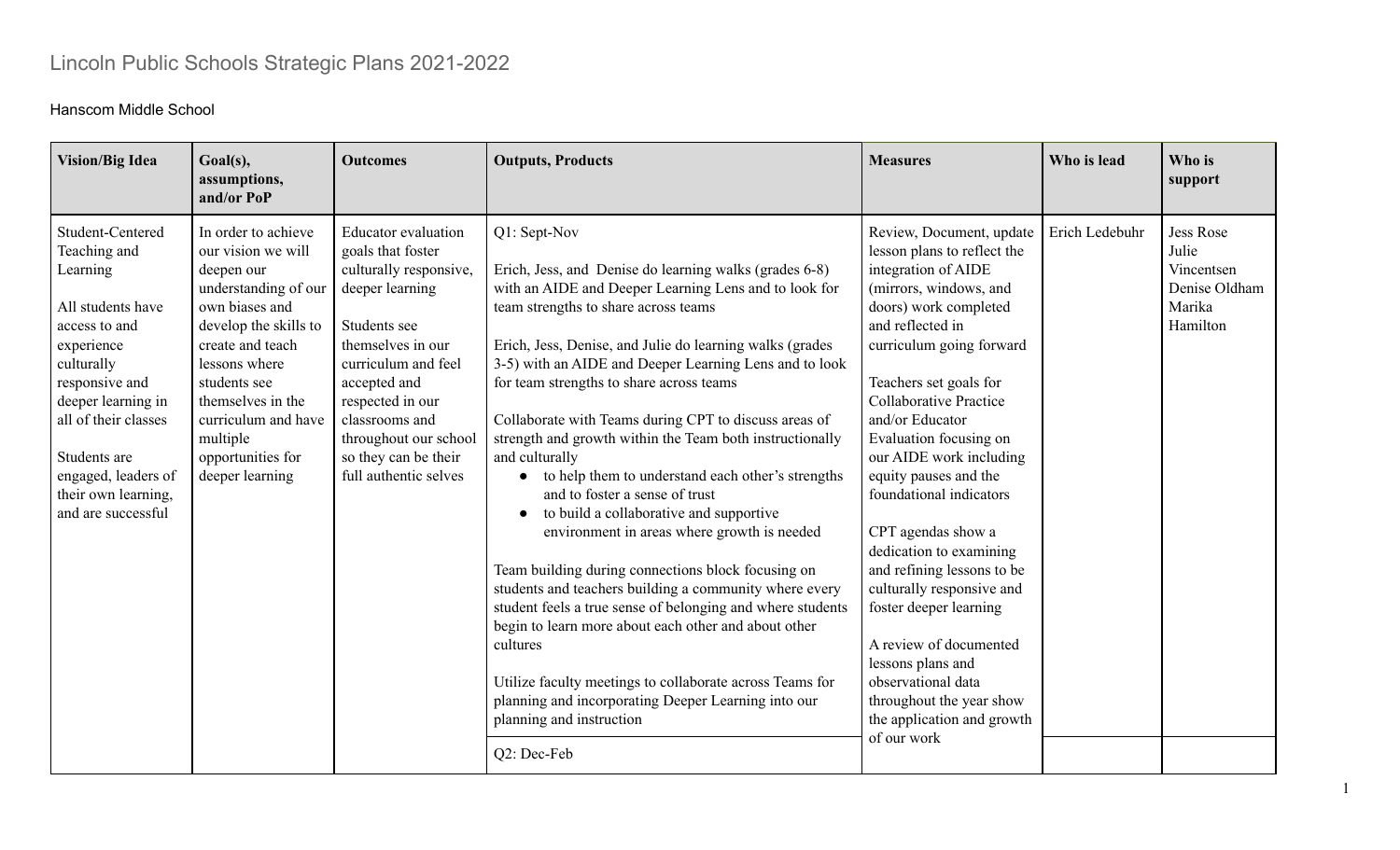|                                                           | <b>Student Survey</b>      |  |
|-----------------------------------------------------------|----------------------------|--|
| Erich, Jess, Denise, and Team Leaders do learning walks   |                            |  |
| (grades 6-8) with an AIDE and Deeper Learning Lens and    | <b>Student Focus Group</b> |  |
| to look for team strengths to share across teams          |                            |  |
|                                                           | <b>Teacher Survey</b>      |  |
| Erich, Jess, Denise, Julie and Team Leaders do learning   |                            |  |
| walks (grades 3-5) with an AIDE and Deeper Learning       | Teacher Focus Group        |  |
| Lens and to look for team strengths to share across teams |                            |  |
| Collaborate across Teams during faculty meetings to       |                            |  |
| discuss areas of strength and growth within the Team both |                            |  |
| instructionally and culturally                            |                            |  |
| • to help them to understand each other's strengths       |                            |  |
| and to foster a sense of trust                            |                            |  |
| to build a collaborative and supportive                   |                            |  |
| environment in areas where growth is needed               |                            |  |
|                                                           |                            |  |
| Learn about equity pauses                                 |                            |  |
|                                                           |                            |  |
| Utilize faculty meetings to collaborate across Teams for  |                            |  |
| planning and incorporating Deeper Learning into our       |                            |  |
| planning and instruction                                  |                            |  |
| Q3: Mar-May                                               |                            |  |
|                                                           |                            |  |
| Erich, Jess, Denise, and Team Leaders do learning walks   |                            |  |
| (grades 6-8) with an AIDE and Deeper Learning Lens and    |                            |  |
| to look for team strengths to share across teams          |                            |  |
|                                                           |                            |  |
| Erich, Jess, Denise, Julie and Team Leaders do learning   |                            |  |
| walks (grades 3-5) with an AIDE and Deeper Learning       |                            |  |
| Lens and to look for team strengths to share across teams |                            |  |
|                                                           |                            |  |
| Collaborate across Teams during faculty meetings to       |                            |  |
| discuss areas of strength and growth within the Team both |                            |  |
| instructionally and culturally                            |                            |  |
| • to help them to understand each other's strengths       |                            |  |
| and to foster a sense of trust                            |                            |  |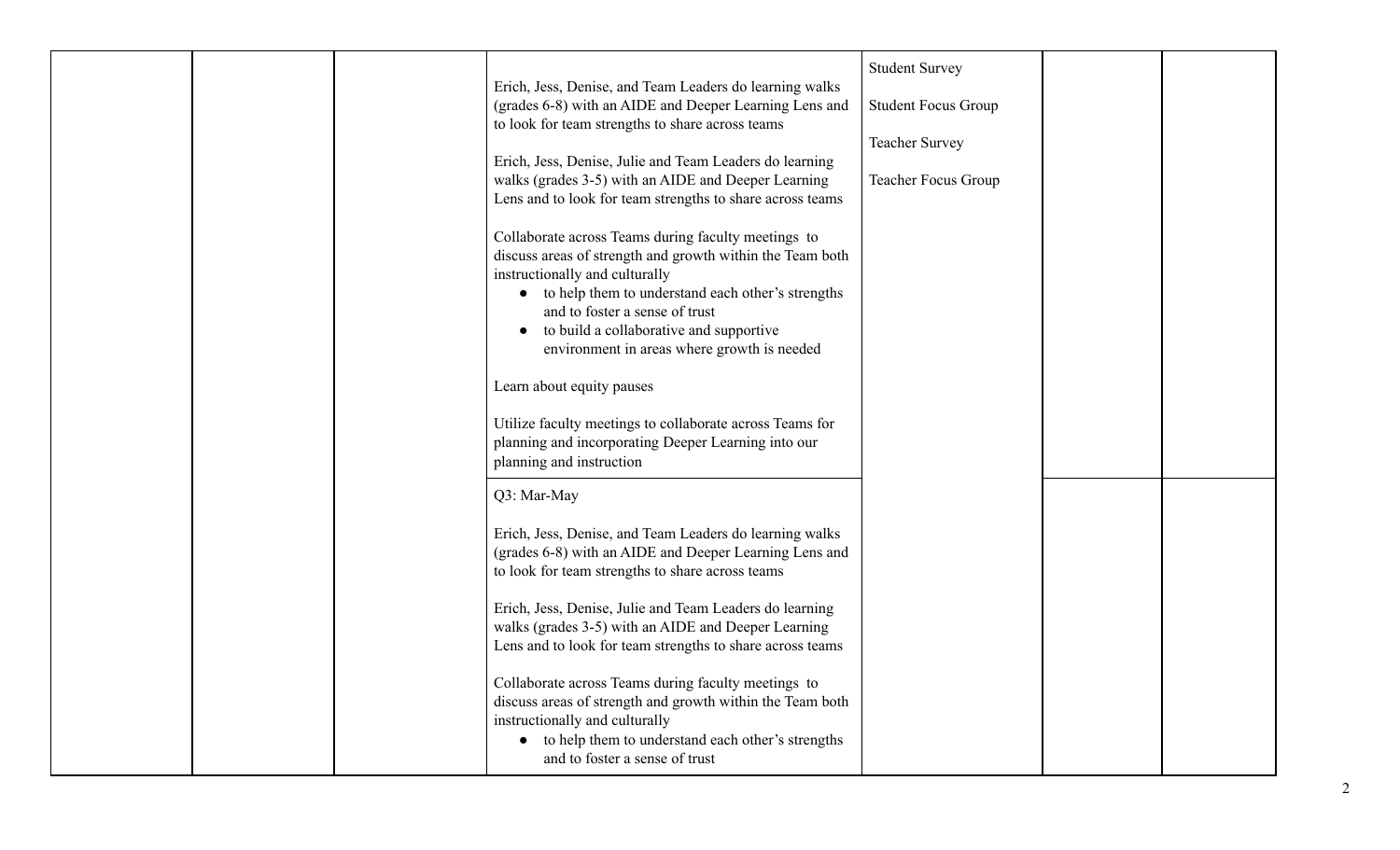|  | to build a collaborative and supportive<br>environment in areas where growth is needed<br>Utilize faculty meetings to collaborate across Teams for<br>planning and incorporating Deeper Learning into our<br>planning and instruction                                                                                                                                                                                                                                                                                                                                                                                                                                                                                                                                                                                                       |  |  |
|--|---------------------------------------------------------------------------------------------------------------------------------------------------------------------------------------------------------------------------------------------------------------------------------------------------------------------------------------------------------------------------------------------------------------------------------------------------------------------------------------------------------------------------------------------------------------------------------------------------------------------------------------------------------------------------------------------------------------------------------------------------------------------------------------------------------------------------------------------|--|--|
|  | Q4: Jun-Aug<br>Erich, Jess, Denise, Team Leaders and students do<br>learning walks (grades 6-8) with an AIDE and Deeper<br>Learning Lens and to look for team strengths to share<br>across teams<br>Erich, Jess, Denise, Julie, Team Leaders and students do<br>learning walks (grades 3-5) with an AIDE and Deeper<br>Learning Lens and to look for team strengths to share<br>across teams<br>Collaborate across Teams during faculty meetings to<br>discuss areas of strength and growth within the Team both<br>instructionally and culturally<br>• to help them to understand each other's strengths<br>and to foster a sense of trust<br>to build a collaborative and supportive<br>environment in areas where growth is needed<br>Include student voice into the feedback<br>To be determined, celebration of learning and<br>growth |  |  |
|  | Utilizing faculty meetings to collaborate across Teams for<br>planning and incorporating Deeper Learning into our<br>planning and instruction                                                                                                                                                                                                                                                                                                                                                                                                                                                                                                                                                                                                                                                                                               |  |  |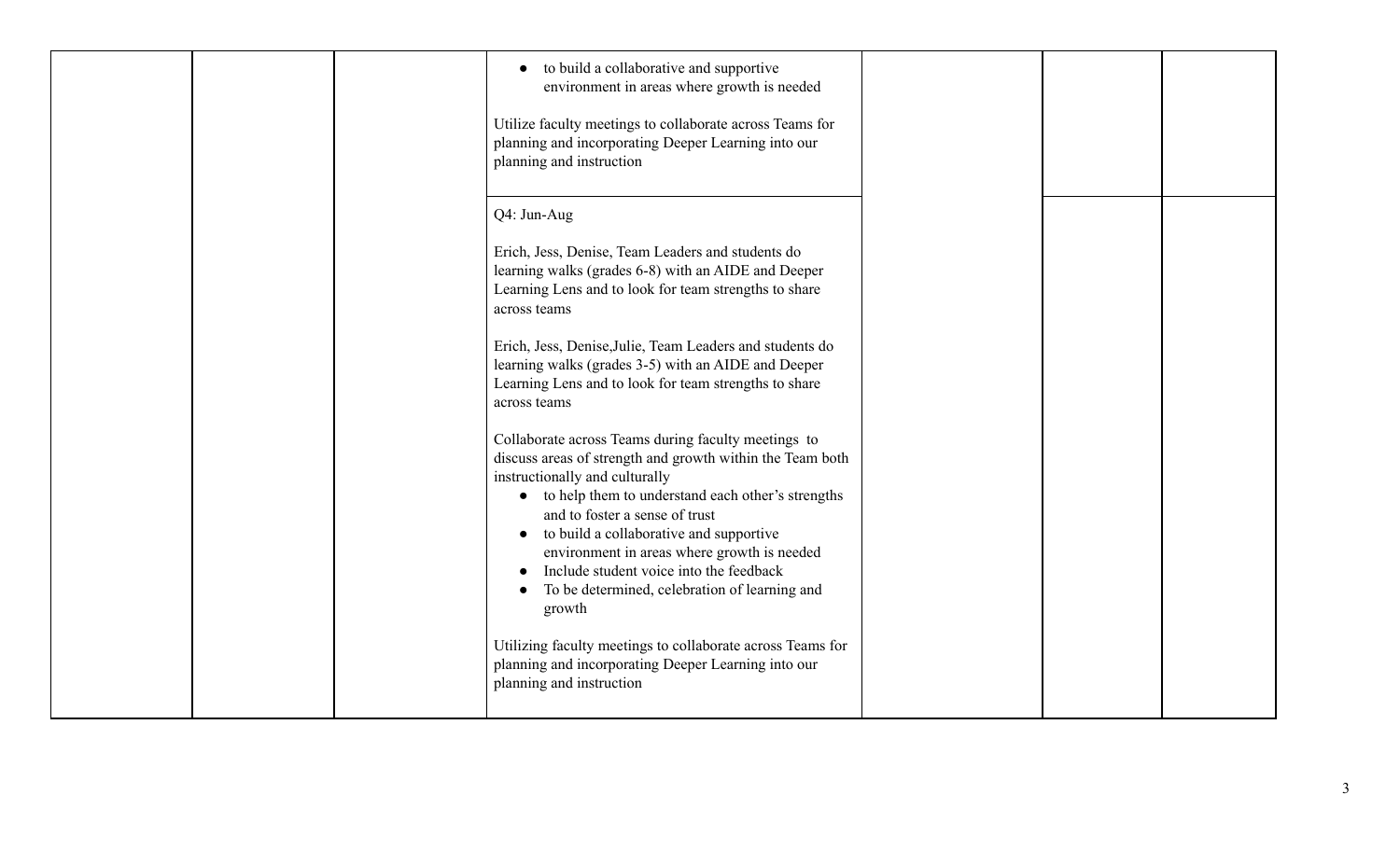| <b>Vision/Big Idea</b>                                                                                                                                                                                                                                    | Goal(s),<br>assumptions,<br>and/or PoP                                                                                                                                                                                                    | <b>Outcomes</b>                                                                                                                                                                                                                                                                                                                                                                                                            | <b>Outputs, Products</b>                                                                                                                                                                                                                                                                                                                                                                                                                                                                                                                                                                                                                                                                                       | <b>Measures</b>                                                                                                                                                                                                                                                                                                            | Who is lead    | Who is<br>support                                                       |
|-----------------------------------------------------------------------------------------------------------------------------------------------------------------------------------------------------------------------------------------------------------|-------------------------------------------------------------------------------------------------------------------------------------------------------------------------------------------------------------------------------------------|----------------------------------------------------------------------------------------------------------------------------------------------------------------------------------------------------------------------------------------------------------------------------------------------------------------------------------------------------------------------------------------------------------------------------|----------------------------------------------------------------------------------------------------------------------------------------------------------------------------------------------------------------------------------------------------------------------------------------------------------------------------------------------------------------------------------------------------------------------------------------------------------------------------------------------------------------------------------------------------------------------------------------------------------------------------------------------------------------------------------------------------------------|----------------------------------------------------------------------------------------------------------------------------------------------------------------------------------------------------------------------------------------------------------------------------------------------------------------------------|----------------|-------------------------------------------------------------------------|
| Sense of Belonging<br>If we build a sense<br>of trust amongst<br>faculty and trust<br>amongst<br>teachers/students,<br>then students can<br>have stronger<br>leadership and<br>ownership over their<br>own learning and<br>stronger sense of<br>belonging | Create new cultural<br>norms to establish<br>team identity and<br>culture that centers<br>trusting<br>relationships and<br>student voice<br>Create multiple<br>opportunities for<br>student input on<br>both the team and<br>school level | Stronger collaboration<br>between faculty and less<br>competitiveness<br>Higher level of trust<br>between faculty<br>members<br>Welcoming and<br>accepting team<br>identities that students<br>are involved in creating<br>Student representation<br>and input into the<br>culture of the school<br>and their classrooms<br>Teachers have strong<br>relationships with their<br>students and regular<br>communication with | Q1: Sept-Nov<br>6-8th grade teams complete summer work<br>6th grade Integrating AIDE lessons into Boot<br>Camp<br>7th Grade Building our Anti-Racist Connections<br>Curriculum<br>8th Grade Connections Curriculum and team<br>building<br>Teachers meet with students to ask them "What do you<br>need to feel a sense of belonging?"<br>Creation of Team Names (Grades 6-8) and Norms with a<br>tie in to our AIDE work. (Grades 4-8)<br>Introduce the focus on classroom and school-wide<br>discipline practices amongst all staff; track discipline<br>incidents at both the classroom and schoolwide level<br>through PowerSchool or another appropriate collection<br>tool to calibrate our own practice | <b>Student Council Meetings</b><br>with the Principal<br>Discipline Tracking<br>Documents<br>Grade level Family<br><b>Updates and Morning</b><br>Announcements<br>On going curricular work<br>during connections to<br>build community and<br>students begin to learn<br>more about each other and<br>about other cultures | Erich Ledebuhr | <b>Team Leaders</b><br>Rob Ford<br>Dane Clune<br><b>Student Council</b> |
|                                                                                                                                                                                                                                                           |                                                                                                                                                                                                                                           | families<br>Teachers,<br>Administration, and<br>staff will have<br>consistent ways to<br>address disciple and a<br>way to track incidents                                                                                                                                                                                                                                                                                  | Q2: Dec-Feb<br>Creation of team-based insignia<br>Update Citizenship award to align with Hanscom<br>CARES and develop ways to further celebrate and honor<br>the Citizenship award recipients.                                                                                                                                                                                                                                                                                                                                                                                                                                                                                                                 | At the end of quarter 2,<br>staff survey for a sense of<br>belonging<br>At the end of quarter 2,<br>student survey for a sense<br>of belonging                                                                                                                                                                             |                |                                                                         |